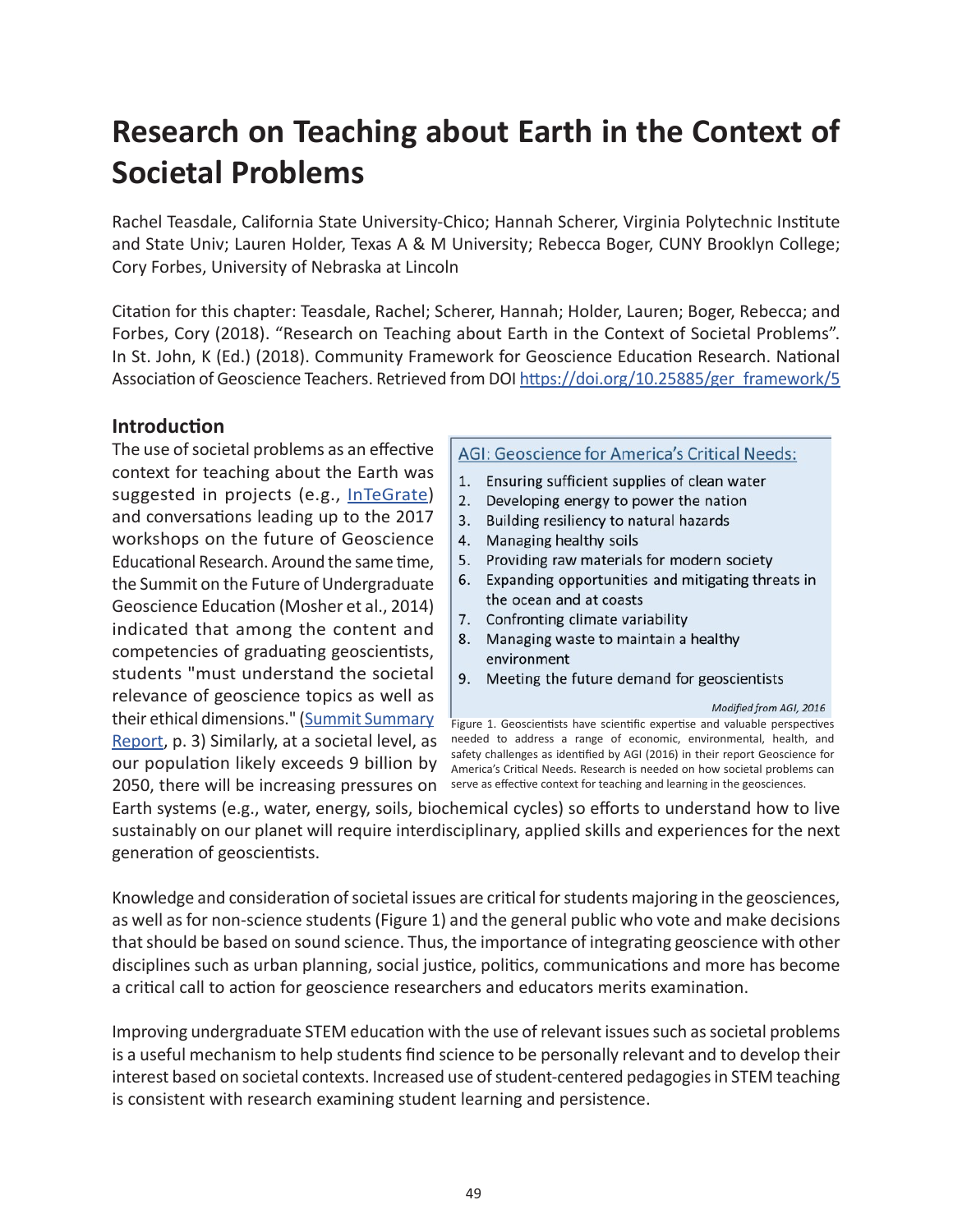The Grand Challenges in this chapter examine the use of societal issues to teach about the Earth, which include consideration of the impact on student learning, the design principles of curricula that best integrate geoscience content within the context of societal issues, and the assessment needed to measure the efficacy of these methods (Figure 2).

### **Grand Challenges**

### **Grand Challenge 1: How does teaching with societal problems affect student learning about the Earth?**

Societal issues are of high interest to students, which provides an opportunity to increase student exposure to, and interest in, the geosciences. The efficacy of teaching with societal issues merits



Figure 2. Components considered in the Teaching about Earth in the Context of Societal Problems Grand Challenges included here. Graphic modified from NASA, 2012.

further research to characterize curriculum that exists and the extent to which it increases student learning and motivation as they develop their geoscience literacy.

#### **Grand Challenge 2: What are the design principles for curriculum needed to teach with societal problems?**

As curriculum is designed to incorporate the use of societal problems, there must be a clear set of design principles that clarify best practices that promote student learning. There are a variety of research-based teaching strategies available but characteristics of effective curriculum must also be considered in the context of teaching with societal issues. An important strategy is to assess the use of research-based design principles that operate at different scales of issues (e.g. local vs. global scale) and at different scales of course activities (e.g. within a class period or across a course or program).

#### **Grand Challenge 3: How do we assess the influence of teaching with societal problems in terms of student motivation and learning about the Earth?**

Teaching about the Earth through the use of societal issues or problems can theoretically increase student motivation, engagement, and learning. New research should measure changes in both cognitive (e.g. problem solving and learning) and affective domains (e.g. motivation, engagement, self-efficacy) at short term (course) scales as well as in multi-institutional longitudinal studies.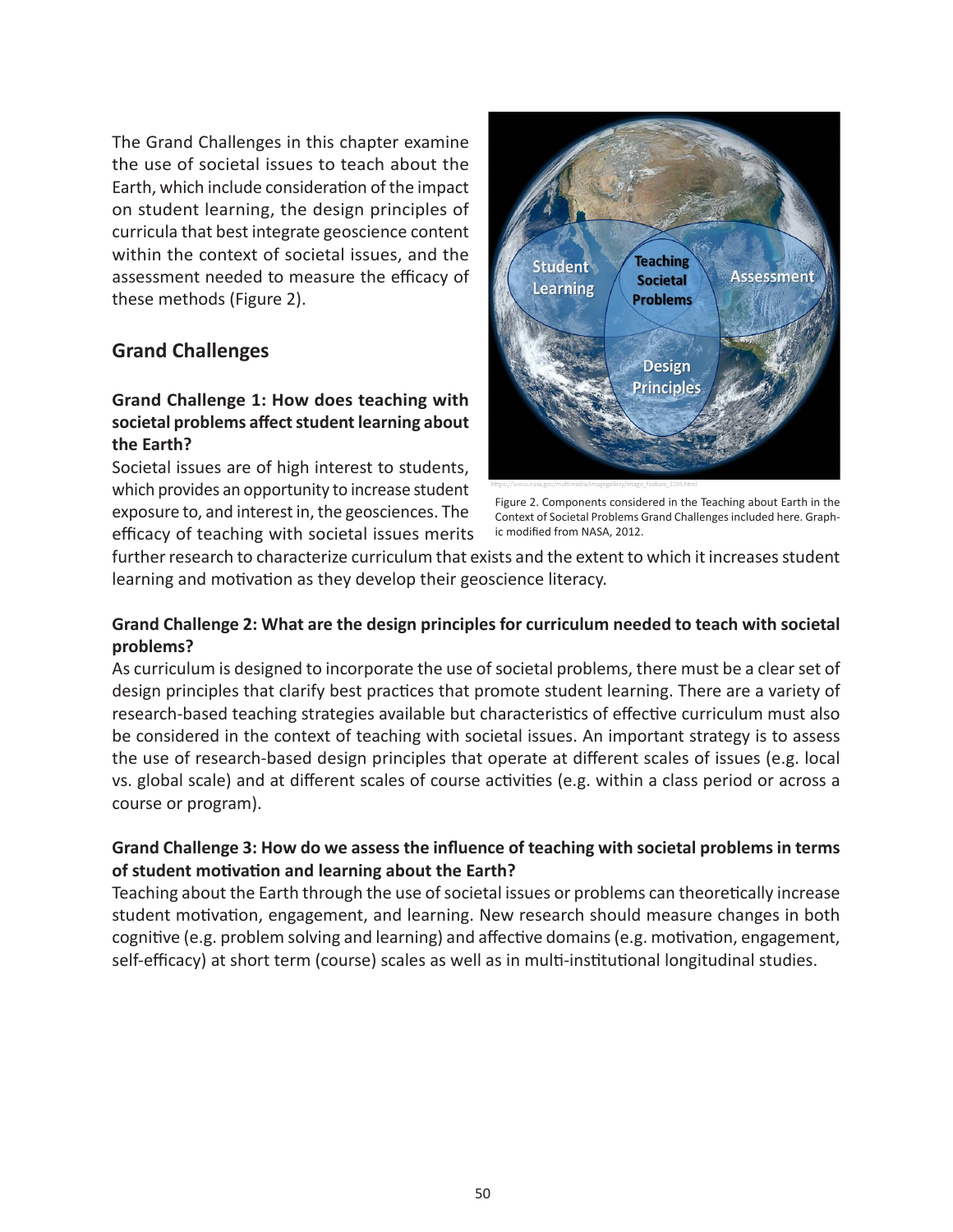### **Grand Challenge 1: How does teaching with societal problems affect student learning about the Earth?**

### **Rationale**

Geoscience plays a critical role in building sustainable societies and managing environmental issues, both in the types of research that address societal needs as well as creating scientifically literate citizens (Lewis & Baker 2010). Geoscientists have long been involved with research that intersects with societal issues, including resource issues (food, water quantity, mineral/aggregate resources, energy), environmental stability (environmental degradation, environmental justice) and health and safety issues (natural hazards, climate change, water quality; InTeGrate, 2017). However, there is a need to increase the number of undergraduate students choosing geoscience subjects to prepare them with skills and content required in the workplace (Wilson, 2016), and this requires us to examine novel approaches to teach geoscience.

Increasing undergraduate student engagement and motivation are key. Societal issues are of high interest to students (e.g. Pelch & McConnell, 2017). Science education research has shown that the disconnect between school science and students' day-to-day lived experiences contributes to lack of interest in science (Basu & Barton 2007, DeFelice et al., 2014; Lemke 2001, Roth & Tobin, 2007). As a result, this disconnect has created a false impression among students that science has little relevancy. Furthermore, students need to recognize the usefulness of the knowledge or skill in their lives and future goals for learning experiences to lead to usable knowledge (Edelson et al., 2006). Underrepresented and urban students (often with great diversity) are often at greater risk of losing interest in science as there is the added cultural and linguistic disconnects between school, school science, and their life-worlds (Basu & Barton, 2007; Rahm, 2007; InTeGrate, 2017). The world is becoming increasingly urbanized and it expected that the proportion of the world's population to live in urban areas will rise from 55% to 68% by 2050 [\(United Nations, 2018](https://esa.un.org/unpd/wup/Publications/Files/WUP2018-KeyFacts.pdf)).

Teaching geoscience in societal contexts opens avenues to increase student exposure to and interest in geosciences (InTeGrate, 2017). Students tackle open-ended, real world, and often complex problems that are relevant, especially if using placed-based pedagogy and high impact teaching approaches (e.g., learning communities; service learning or other courses with a communitybased project component; study abroad experiences; internships capstone courses or culminating senior experiences, and research with a faculty member) ([NSSE, 2016\).](http://nsse.indiana.edu/Institutional_Report/High-Impact%20Practices.pdf) Students today, especially millennials, want to make a difference in their communities and the world at large. By providing societal contexts, they become interested, empowered, and motivated to become agents of change (Kang et al., 2016).

Whether or not students choose geoscience as a career, exposure to societal issues increases the role of science in building sustainability and can directly or indirectly affect attitudes and behaviors toward sustainable consumption (Kang et al., 2016) According to the United States National Center for Education Statistics, "scientific literacy is the knowledge and understanding of scientific concepts and processes required for personal decision making, participation in civic and cultural affairs, and economic productivity" (NASEM, 2016, p. 139). Lack of geoscience literacy makes society less informed and more vulnerable to resource use, disasters, and impacts of climate change.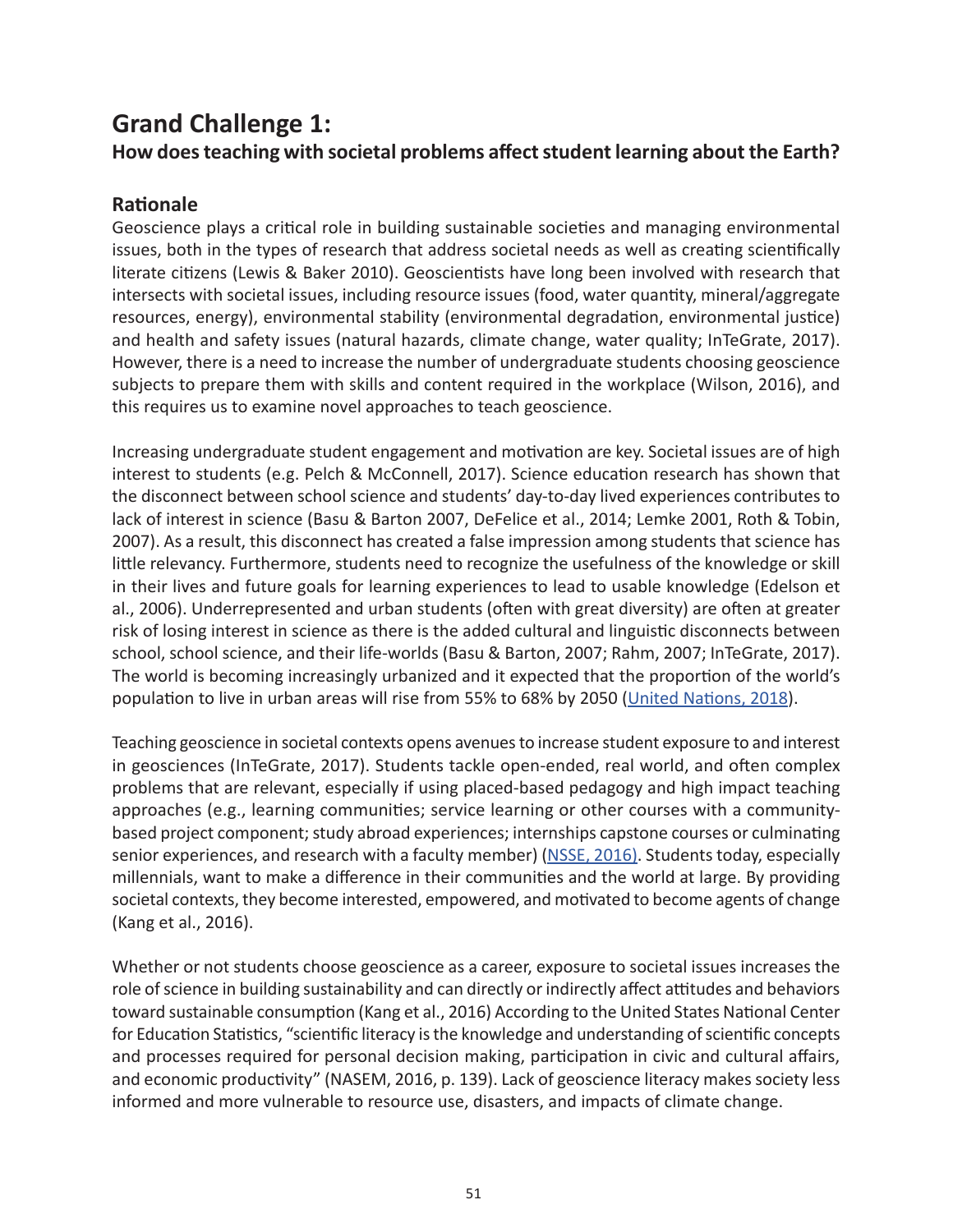The Summary Report for Summit on Future of Undergraduate Geoscience Education contributed toward building a collective community vision for the undergraduate geoscience instruction focusing on three areas: (1) curriculum, content, competencies, and skills, (2) pedagogy and use of technology, and (3) broadening participation and retention of underrepresented groups and preparation of K-12 science teachers (Mosher et al., 2014, p.1). This provides a framework in which to research how the inclusion of societal issues contributes to student learning about the Earth.

To examine the efficacy of using societal problems to teach about the Earth, we need to determine the theoretical frameworks that connect the use of societal problems with student motivation to learn about the Earth and student motivation to act (e.g. solve problems/change behaviors), and also determine if learning progressions are important considerations and what the ideal progressions are (e.g. use of issues/activities/solutions appropriate to introductory to advanced levels and STEM/non-STEM majors).

### **Recommended Research Strategies**

Specific research strategies to determine how the use of societal problems impacts student learning and contributes to content goals and general geoscience literacy should include:

- 1. Literature reviews to identify relevant theoretical frameworks that will help explain the mechanisms through which teaching about the Earth through societal problems leads to student learning.
- 2. Investigations of questions on how best to integrate issues of societal relevance in a geoscience curriculum to achieve geoscience literacy among non-majors, as well as geoscience workforce knowledge and skills (e.g, from the Summit Workforce document; Mosher et al., 2014) at the upper level. For example are there important learning progressions that indicate how much and what type of attention to societal issues results in learning and changing attitudes, and if there is specific timing in which societal problems should be included (e.g. use of issues appropriate to level and STEM/non-STEM majors)?
- 3. Both shorter-term and longitudinal studies to examine if/how students use newfound knowledge of societal problems in their own lives and whether such issues contribute to student motivation to act (e.g. solve problems/change behaviors).
- 4. Investigations to determine if the use of societal problems contributes to expanding diversity in the geosciences, which may be addressed through short term or longitudinal research on the current and evolving diversity in the geosciences, along with demographic analyses and interviews with students in various stages of courses in the geosciences.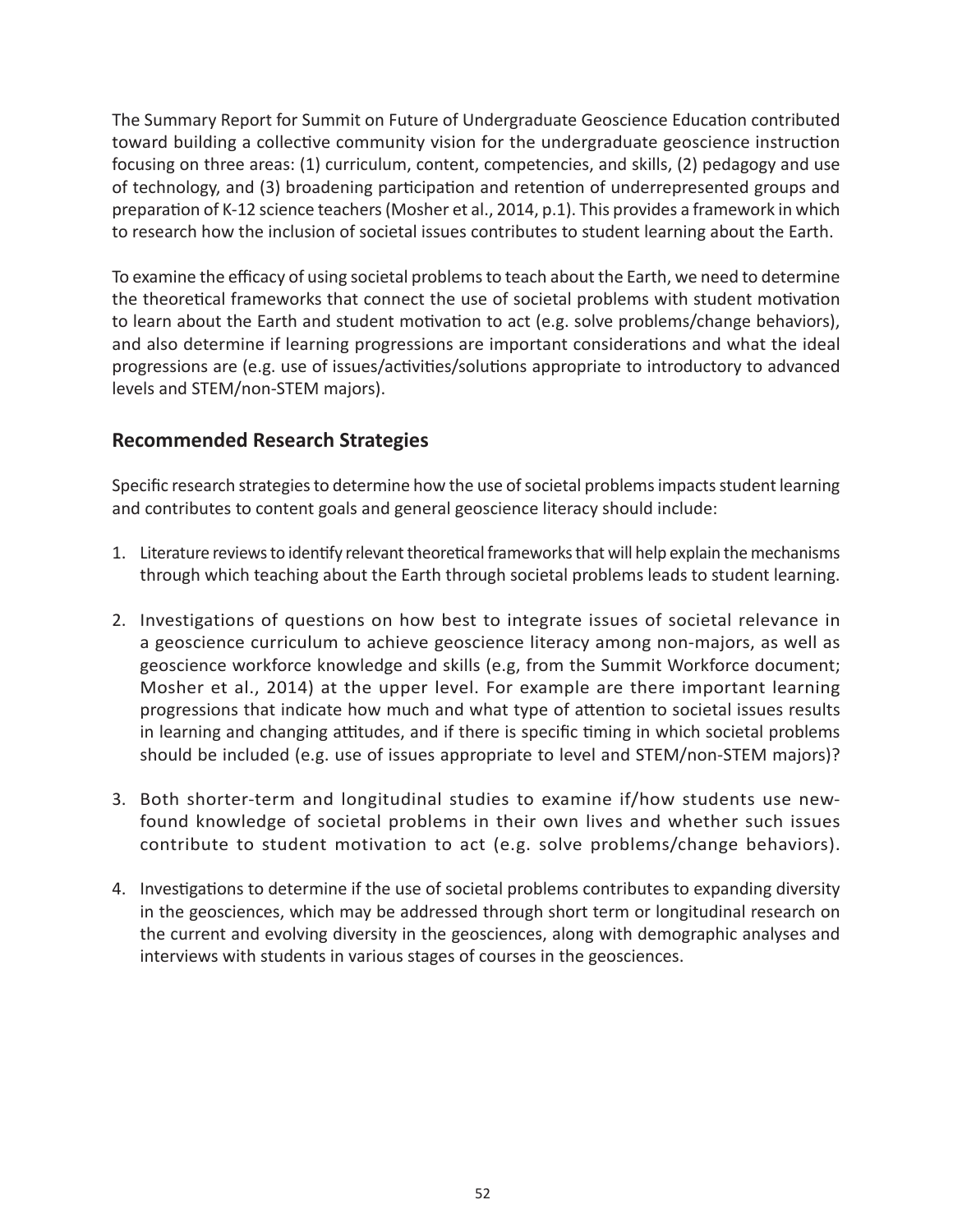## **Grand Challenge 2:**

**What are the design principles for curriculum needed to teach with societal problems?**

### **Rationale**

An important next step in supporting teaching about the Earth with societal problems is to identify the design principles that are needed to develop additional relevant curricula. Teaching with societal problems as a means to enhance student interest, motivations, dispositions, and learning outcomes, has emerged as a common design principle (i.e. a proposed relationship between an educational design and student learning; Sandoval, 2004) in recent reform efforts. Notably, the materials design rubric for the [InTeGrate project](https://serc.carleton.edu/integrate/info_team_members/currdev/rubric.html) tasks materials developers to create curricula that "connect geoscience to grand challenges facing society." This design strategy has resulted in a large body of modules and courses (~40) that incorporate the grand challenges in a variety of ways.

Efforts such as the [Serving Our Communities blog](https://serc.carleton.edu/integrate/info_team_members/currdev/rubric.html) have collected stories about how faculty are engaging with this work in creative ways that involve communities outside the campus. While the theoretical underpinnings of this conjecture are sound (see Introduction and Grand Challenge 1), there is a wide variety of possible teaching strategies that can be used, many of which are not yet well studied (e.g. service learning; NASEM, 2017). Documenting how this design conjecture is embodied in learning environments can lead not only to information about the efficacy of these approaches, but also lead to new insights into the underlying mechanisms for learning that are at play (Sandoval, 2004).

Of particular importance for supporting development and implementation of strategies for teaching with societal problems are considerations of scale. Societal problems can be used to address issues at a variety of scales (local, regional, global), leading to questions about implications for student outcomes (e.g., how does the scale of the issue impact student motivation?). Additionally, instructors can use societal problems to engage learners at different scales (e.g., activity scale within class periods, modules, courses, cross-cutting themes across a degree program). Identification of research-based design principles that operate at different scales on both dimensions should be a principal focus of this work. Future directions for this work include determining how best to support faculty in the use of the design principles to incorporate teaching with societal problems into their courses. This could include structures for developing action plans and repositories of examples for issues on multiple scales.

Recent efforts in the GER community show promise for moving this work forward in meaningful ways, lending credence to the claim that this is a timely pursuit and providing guidance for recommended strategies. Throughout this work, we encourage researchers to consider linkages between geoscience classrooms and other entities that can support this work, such as community groups and artists.

### **Recommended Research Strategies**

1. Inventory existing resources and promising practices that integrate issues of societal relevance in geoscience instruction. The rich body of practitioner-developed resources, coupled with the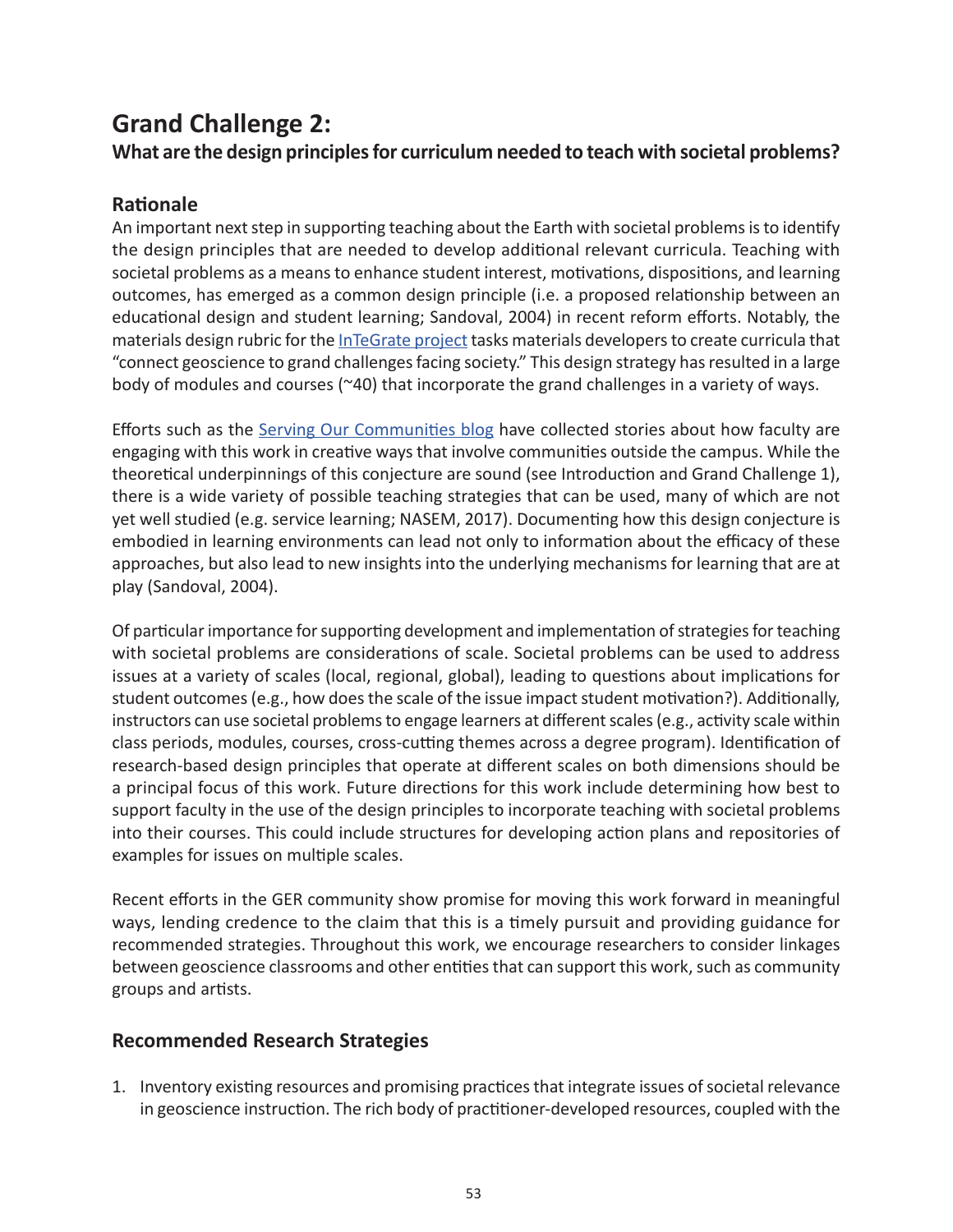research literature, provides an ideal starting point for this work. We recommend conducting systematic analyses of approaches and strategies identified through conducting literature reviews, developing inventories of current practices found in existing databases (e.g. InTeGrate, On the Cutting Edge Exemplary Teaching Activities collection, SENCER model courses), and collecting narratives from faculty. Kastens and Krumhansl (2017) describe a method for identifying design patterns in practitioner-developed resources that could be implemented here.

2. Determine what resources lead to student learning and engagement. Large scale investigations of the efficacy of existing resources can serve as a starting point for identifying targets for further research. For example, students who participated in InTeGrate modules demonstrated higher scores on systems thinking (Gilbert et al., 2017) and interdisciplinary essays (Awad et al., 2017) when compared to control groups. Modules with particularly high gains could be identified through further analysis of these datasets as a starting point. Determine what characteristics of approaches are effective at what scale and in what contexts. We recommend conducting design research studies of existing resources and promising practices, with a particular emphasis on identifying practices that lead to target student learning outcomes. This approach has the "dual goals of refining both theory and practice" (Collins et al., 2004) and embraces the real-world context in which teaching and learning occurs (Sandoval, 2004). Holder et al. (2017) proposed the Problem-Solving in Practice model, which identifies elements of instructional design that can be used to guide student engagement in real-world problem solving; this model could serve as the basis for design research studies.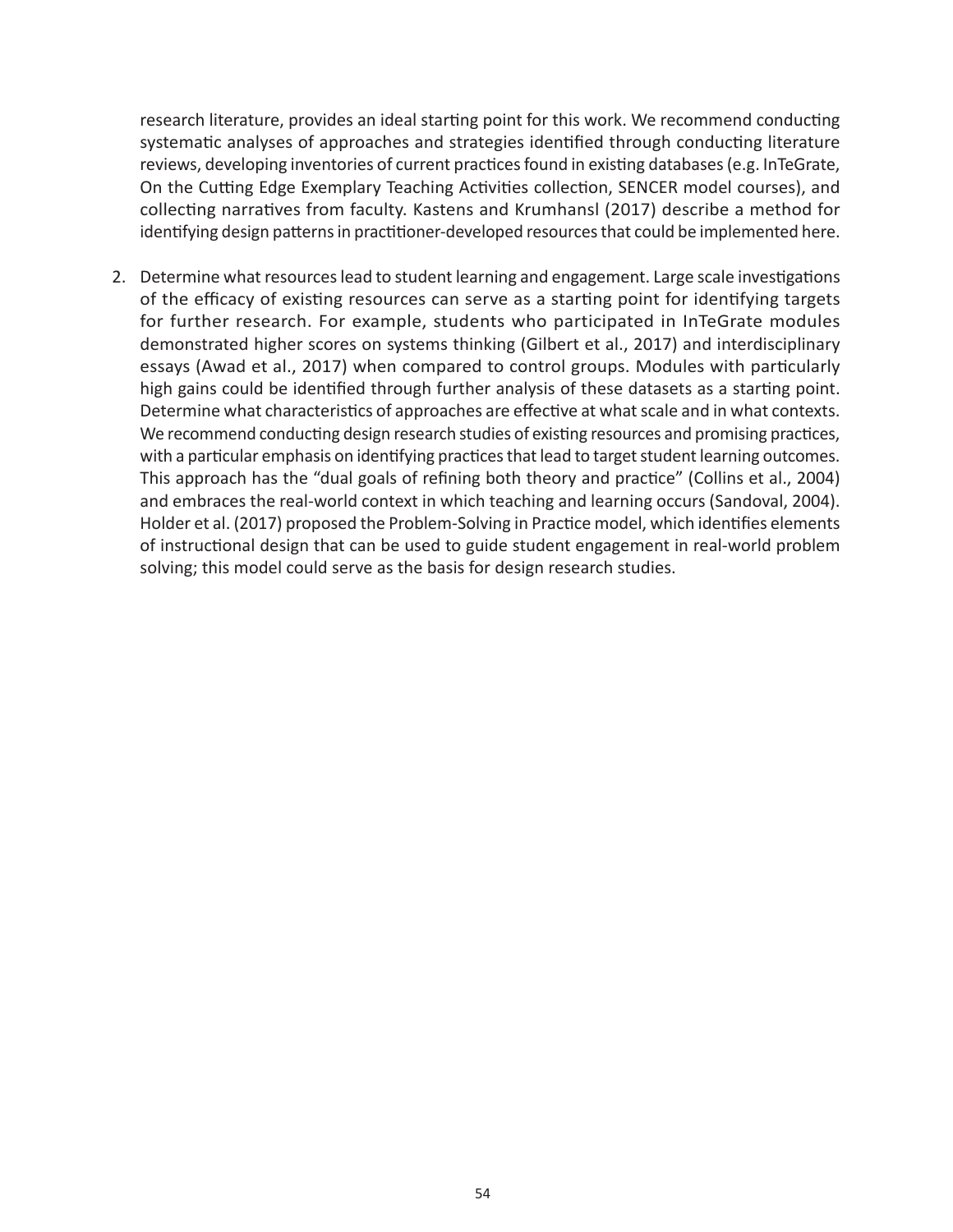### **Grand Challenge 3:**

### **How do we assess the influence of teaching with societal problems in terms of student motivation and learning about the Earth?**

### **Rationale**

Teaching about the Earth through the use of societal issues or problems can theoretically increase student motivation, engagement, and learning. The NRC (2012) advocates for the use of societal problems in the K-12 classroom in multiple disciplines, but this can be especially useful in the geosciences at K-12 and at the undergraduate levels because our field focuses around the surface of the Earth where humans live:

"studying and engaging in the practices of science and engineering during their K–12 schooling should help students see how science and engineering are instrumental in addressing major challenges that confront society today, such as . . . solving the problems of global environmental change'' (NRC, 2012, p. 9).

Societal issues may serve as the vehicle to increase cognitive and affective skills like problem solving, as a student may be more motivated or engaged during problem solving that has personal significance (Gilbert, 2006; Sawyer, 2006; McConnell & Van Der Hoeven Kraft, 2011). Furthermore, in today's society, students must be able to distinguish between "fake news" and scientific facts, especially when there is an issue that impacts their local community. By teaching about these types of situations early and often during students' academic careers, we can prepare them to be informed citizens that can vote accordingly:

"Scientists must make critical judgments about their own work and that of their peers, and the scientist and the citizen alike must make evaluative judgments about the validity of science-related media reports and their implications for people's own lives and society. (NRC, 2012, p. 71)"

In order to know if teaching through the use of societal problems is valid, we as a community should produce research to substantiate the claims that we make about increases in engagement, motivation, and problem solving and learning. We should also investigate how student-centered course activities like flipped courses or service-learning could help to increase engagement and motivation:

"... the geosciences... offer fertile ground for service-learning programs that address intersections between science and society" (National Academies, 2017, p. 6).

All of the calls for integration of societal-relevant approaches to teaching and learning, however, require that quality assessment techniques are used to measure changes in both the cognitive (e.g., problem solving and learning) and affective domains (e.g., motivation, engagement, self-efficacy). In the future, we will need to conduct multi-institutional longitudinal studies that robustly measure the impact of teaching with societal issues.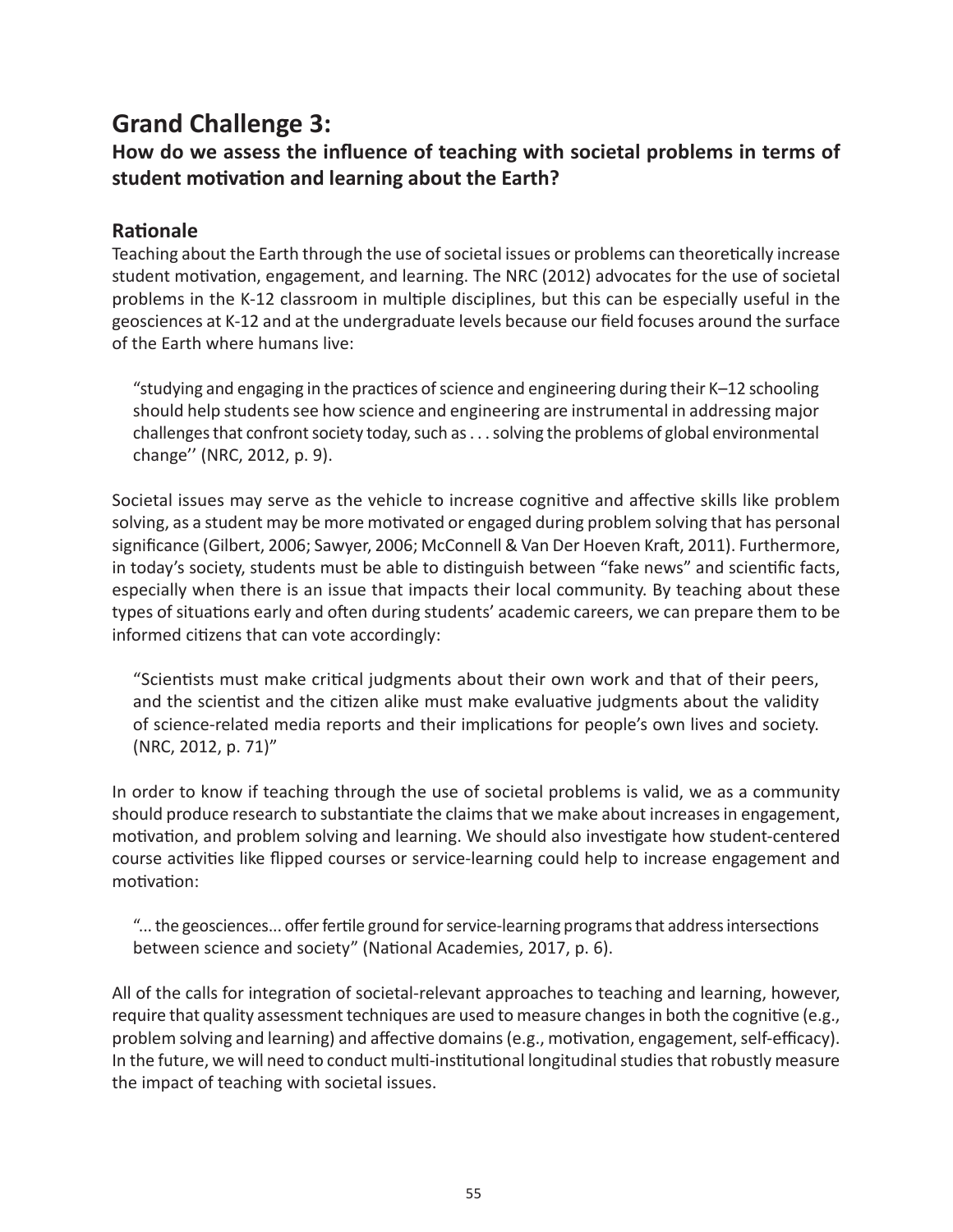Research on the efficacy of teaching about the Earth through the use of societal problems should include student data, but should also explicitly link defined student learning outcomes to validated assessment techniques. To do this, we must first fully explain student learning outcomes and the numerous variables related to these, such as defining "geoscientific literacy" as this phrase may have different definitions. In general, GER will need to define the best ways to measure the effect of using societal problems on student learning and on resulting motivations to act (e.g. solve problems/ change behaviors). To do so, we will need to determine what instruments currently exist or need to be developed to assess the use of societal problems that allows for future meta-analysis. We suggest that although there are generalized problem solving, argumentation, engagement, and motivation surveys, it may be useful to tailor these specifically for the geosciences.

### **Recommended Research Strategies**

- 1. In the cognitive domain, we should assess general problem solving skills as well as how students approach a problem, make decisions, argumentation, and solution generation. To do this, we can use validated assessment techniques like the Social Problem-Solving Inventory-Revised (SPSI-R; D'Zurilla et al., 2004). This inventory examines the ways in which students orient themselves towards the problem, rational problem solving, impulsivity, and avoidance, and self-efficacy. Instructors can also use open-ended responses to further examine problem solvingskills from a quantitative view. In some instances, new instruments may need to be developed to measure problem solving skills when societal problems are integrated into curriculum.
- 2. Argumentation may also be an effective way to engage students in problem solving and learning (Driver et al., 2000; Osborne et al., 2004), but needs further research. While assessment of argumentation is difficult, there are methods such as Toulmin's (1958) argumentation model, and revisions of this model, based upon warrants and claims; however, this data is much more qualitative in nature, which merits consideration of review of existing quantitative instruments (or the development of new instruments) that measure argumentation learning strategies.
- 3. General learning in the geosciences as a result of teaching using societal issues could be assessed using the Geoscience Concept Inventory (GCI; Libarkin and Anderson, 2005), a validated bank of questions that assess learning, or through the use of the Learning and Study Skills Inventory (LASSI; Cano, 2006). General learning can also be assessed using open ended response questions; however, these questions often take much longer to assess and rubrics are typically subjective depending upon the nature of the question.
- 4. Student affective domain is of equal importance when considering societal issues because of the claim that teaching with these issues may lead to increases in engagement and motivation. To measure engagement, instructors and researchers can use a variety of instruments, but one of the most popular of these is the National Survey of Student Engagement (NSSE; Kuh, 2003). However, this instrument is expensive, and fairly generalized and so it may be useful to develop additional engagement surveys that relates more directly to the geosciences. Additionally, we should investigate changes in engagement over the course of one semester, but also examine changes in students' affective domain in geoscience departments that teach primarily in the context of societal issues.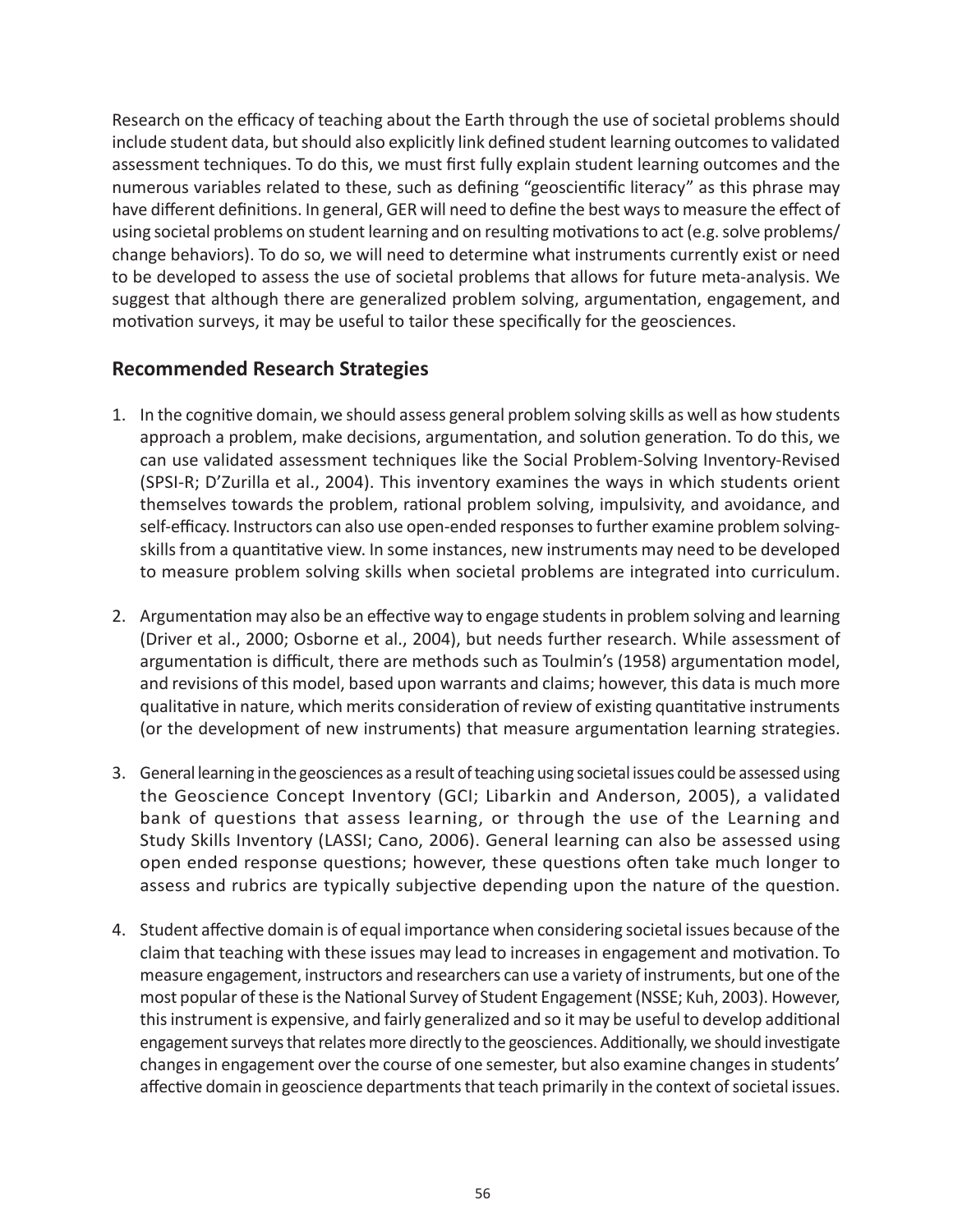5. Examine the relationship between students' motivation and attitude and teaching with societal problem. In terms of motivation and attitude, there are several validated options including: Attitudes toward Science Survey (ATSS; Bickmore et al., 2009), Motivated Strategies for Learning Questionnaire (MSLQ; Pintrich et al., 1991), Intrinsic Motivation Inventory (IMI; Ryan and Deci, 2000), and the Academic Motivation Scale (AMS; Vallerand et al., 1992). In addition to these instruments, there are quite a few instruments listed on the NAGT GER Toolbox (GER Toolbox, 2017). Student engagement, motivation, and attitudes can also be linked to the teaching style of the instructor (instructor centered or student centered), and so using a observation protocol like the Reformed Teaching Observation Protocol (RTOP) could be useful to gauge the impact of the instructor (Piburn and Daiyo, 2000)

### **References**

American Geosciences Institute (AGI). (2012). Critical Needs for the Twenty-First Century: the Role of Geosciences. American Geosciences Institute. Retreived from [www. Agiweb.org/gap/criticalneeds/](www. Agiweb.org/gap/criticalneeds/
)

Awad, A., Gilbert, L. A., Iverson, E., Manduca, C. A., & Steer, D. N. (2017). Using InTeGrate materials to develop interdisciplinary thinking for a sustainable future, in *Proceedings AGU Fall Meeting* , New Orleans, LA, December 15 2017.

Basu, S. J., & Barton, A. C. (2007). Developing a sustained interest in science among urban minority youth. *Journal of Research in Science Teaching*. 44:466–489.

Bickmore, B. R., Thompson, K. R., Grandy, D. A., and Tomlin, T. (2009). On teaching the nature of science and the science-religion interface. *Journal of Geoscience Education*, 57(3), 168–177.

Cano, F. (2006). An in-depth analysis of the learning and study strategies inventory (LASSI), *Educational and Psychological Measurement*, 66, 1023–1038.

Collins, A., Joseph, D., and Bielaczyc, K. (2004). Design Research: Theoretical and Methodological Issues. *Journal of the Learning Sciences*, 13, 15-42.

DeFelice, A., Adams, J. D., Branco, B., & Pieroni, P. (2014). Engaging Underrepresented High School Students in an Urban Environmental and Geoscience Place-Based Curriculum. *Journal of Geoscience Education* 62, 49-60.

Driver, R., Newton, P., & Osborne, J. (2000). Establishing the norms of scientific argumentation in classrooms. *Science Education*, 84, 287-312.

D'Zurilla, .TJ., Nezu, A.M., & Maydeu-Olivares, A. (2004). *Social Problem Solving, Theory and Assessment*.

Edelson, D. C., Tarnoff, A., Schwille, K., Bruozas, M., & Switzer, A. (2006). Learning to make systematic decisions. *The Science Teacher*, April/May, 40–45.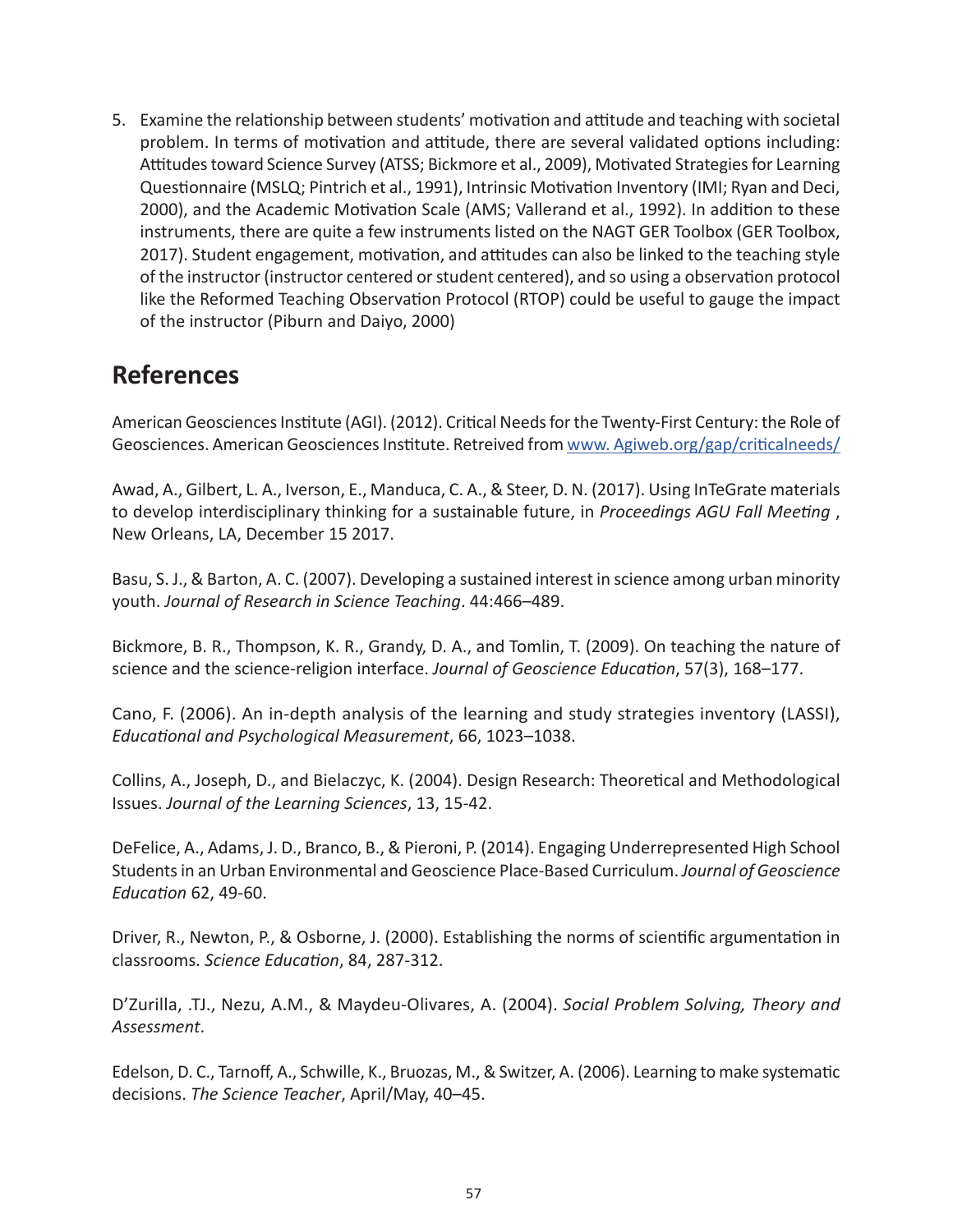GER Toolbox. (2017). Instruments and Surveys Collection. NAGT. Retrieved from: [https://nagt.org/nagt/geoedresearch/toolbox/instruments/collection\\_1.html](https://nagt.org/nagt/geoedresearch/toolbox/instruments/collection_1.html)

Gilbert, J. K. (2006). On the nature of 'context' in chemical education. International Journal of *Science Education*, 28 957–976.

Gilbert, L. A., Iverson, E., Kastens, K., Awad, A., McCauley, E. Q., Caulkins, J., Steer, D. N., Czajka, C. D., Mcconnell, D. A., & Manduca, C. A. (2017). Explicit focus on systems thinking in InTeGrate materials yields improved student performance. *Geological Society of America Abstracts with Programs*, 49.

Holder, L., Scherer, H. H., & Herbert, B. E. (2017). Student learning of complex Earth systems: A Model to Guide Development of Student Expertise in Problem Solving. *Journal of Geoscience Education*, 65, 490-505.

InTeGrate. (2017). Why Should Undergraduate Education include a Focus on Sustainability and Earth-centered Societal Issues? InTeGrate. Retrieved September 2017 from: [https://serc.carleton.](https://serc.carleton.edu/integrate/why_integrate.html) [edu/integrate/why\\_integrate.html](https://serc.carleton.edu/integrate/why_integrate.html)

Kang, J., Hustvedt, G. & Ramirez, S. (2016). Does "Science" Matter to Sustainability in Higher Education? The Role of Millennial College Students' Attitudes Toward Science in Sustainable Consumption. In Leal Filho W., Brandli L., Castro P., & Newman J. (eds). *Handbook of Theory and Practice of Sustainable Development in Higher Education*. World Sustainability Series. Cham: Springer.

Kastens, K., & Krumhansl, R. (2017). Identifying Curriculum Design Patterns as a Strategy for Focusing Geoscience Education Research: A Proof of Concept Based on Teaching and Learning With Geoscience Data. *Journal of Geoscience Education*, 65, 373-392.

Kuh, G.D. (2003). What we're learning about student engagement from NSSE: Benchmarks for effective educational practices, *Change: The Magazine of Higher Learning*, 35(2), 24-32.

Lang, D. J., Wiek, A., Bergmann, M., Stauffacher, M., Martens, P., Moll, P., Swilling, M., & Thomas, C. J. (2012). Transdisciplinary research in sustainability science: practice, principles, and challenges. *Sustainability Science*, 7 Supplement 1, 25-43.

Lemke, J. L. (2001). Articulating communities: Sociocultural perspectives on science education. *Journal of Research in Science Teaching*, 38, 296–316.

Lewis, E. B. & Baker, D. R. (2010). A Call for a New Geoscience Education Research Agenda. *Journal of Research in Science Teaching*, 47(2), 121-129.

Libarkin, J.C., & Anderson, S.W. (2005). Assessment of Learning in Entry-Level Geoscience Courses: Results from the Geoscience Concept Inventory. *Journal of Geoscience Education*, 53(4), 394-401.

McConnell, D. A., & van Der Hoeven Kraft, K. J. (2011). Affective domain and student learning in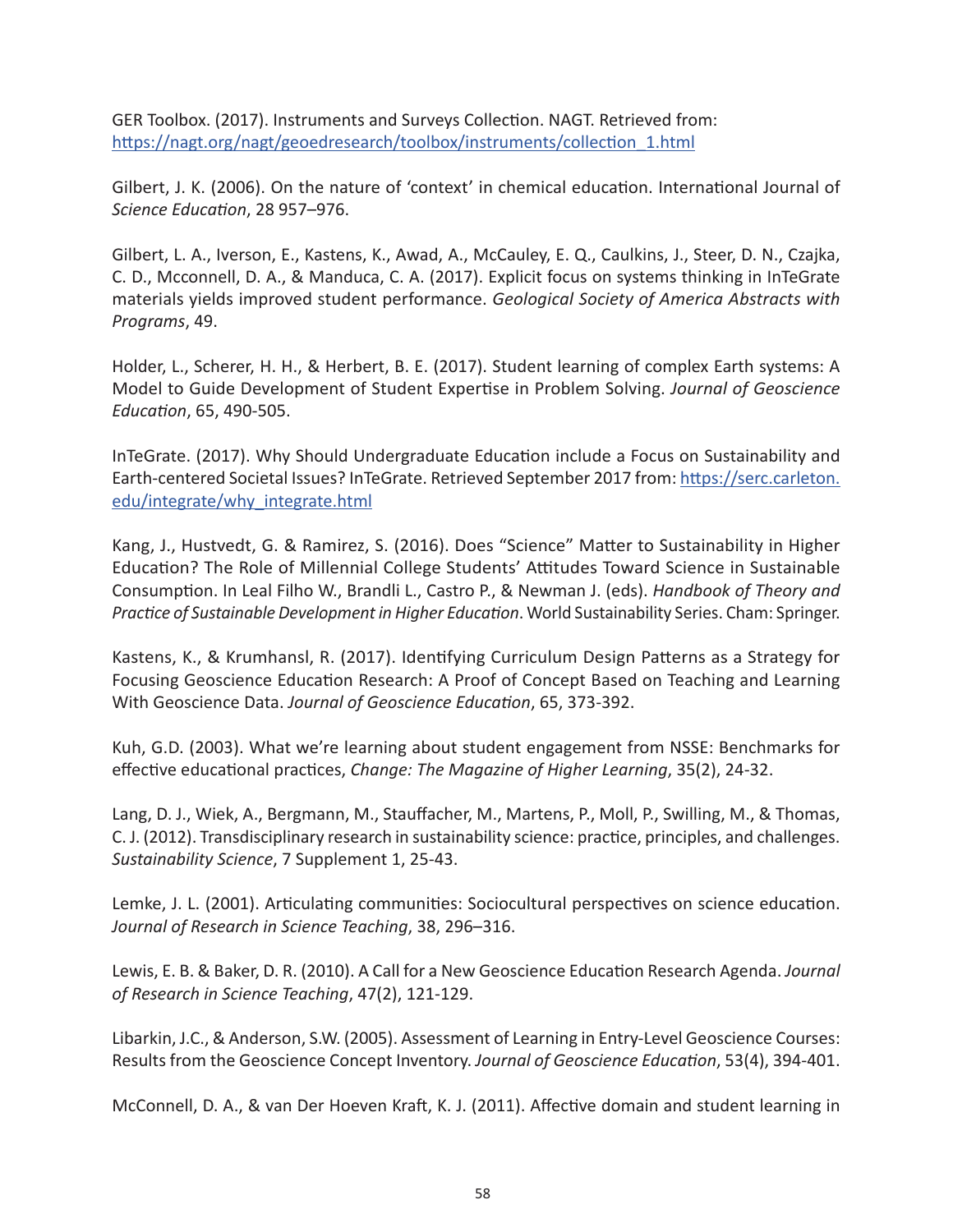the geosciences. *Journal of Geoscience Education*, 59(3), 106–110.

Mosher, S., Bralower, T., Huntoon, J., Lea, P., McConnell, D., Miller, K., Ryan, J., Summa, L., Villalobos, J., and White, L. (2014). The Future of Undergraduate Geoscience Education. Retrieved from [http://](http://www.jsg.utexas.edu/events/files/Future_Undergrad_Geoscience_Summit_report.pdf) [www.jsg.utexas.edu/events/files/Future\\_Undergrad\\_Geoscience\\_Summit\\_report.pdf](http://www.jsg.utexas.edu/events/files/Future_Undergrad_Geoscience_Summit_report.pdf) 

National Academies of Sciences, Engineering, and Medicine (NASEM). (2016). *Science Literacy: Concepts, Contexts, and Consequences*. Washington D.C.: National Academies Press.

National Academies of Sciences, Engineering, and Medicine (NASEM). (2017). *Service-Learning in Undergraduate Geosciences: Proceedings of a Workshop*. Washington, DC: The National Academies Press.

National Research Council (NRC). (2012). *A Framework for K-12 Science Education: Practices, Crosscutting Concepts, and Core ideas*. National Research Council, Washington, D.C.: National Academies Press.

National Survey of Student Engagement (NSSE). (2016). *High-Impact Practices*.

Osborne, J., Erduan, S., & Simon, S. (2004). Enhancing the quality of argumentation in school science. *Journal of Research in Science Teaching*, 4(10), 994-1020.

Piburn, M., & Sawada, D. (2000). *Reformed Teaching Observation Protocol (RTOP) Reference Manual*. Technical Report. Arizona Collaborative for Excellence in the Preparation of Teachers

Pintrich, P.R., & DeGroot, E.V. (1990). Motivational and self-regulated learning components of classroom academic performance. *Journal of Educational Psychology*, 82, 33–40.

Rahm, J. (2007). Science learning and becoming across time and space. In Roth, W. M. and Tobin, K. (Eds.), S*cience, Learning, Identity: Sociocultural and Culturalhistorical Perspectives*. Rotterdam: Netherlands: Sense Publishers. 63–79.

Roth, W-M., & Tobin, K. (2007). S*cience, Learning, Identity: Sociocultural and culturalhistorical perspectives*. Rotterdam, Netherlands: Sense Publishers.

Ryan, R. M., & Deci, E. L. (2000). Self-determination theory and the facilitation of intrinsic motivation, social development, and well-being. *American Psychologist*, 55(1), 68–78.

Sandoval, W. A. (2004). Developing Learning Theory by Refining Conjectures Embodied in Educational Designs. *Educational Psychologist*, 39, 213-223.

Sawyer, R. K. (2006). Educating for innovation. *Thinking skills and creativity*, 1(1):41–48.

Toulmin, S. (1958). *The Uses of Argument*. Cambridge: Cambridge University Press. United Nations. (2018). 2018 Revision of World Urbanization Prospects,. Retreived from [https://](https://esa.un.org/unpd/wup/Publications/Files/WUP2018-KeyFacts.pdf) [esa.un.org/unpd/wup/Publications/Files/WUP2018-KeyFacts.pdf](https://esa.un.org/unpd/wup/Publications/Files/WUP2018-KeyFacts.pdf)